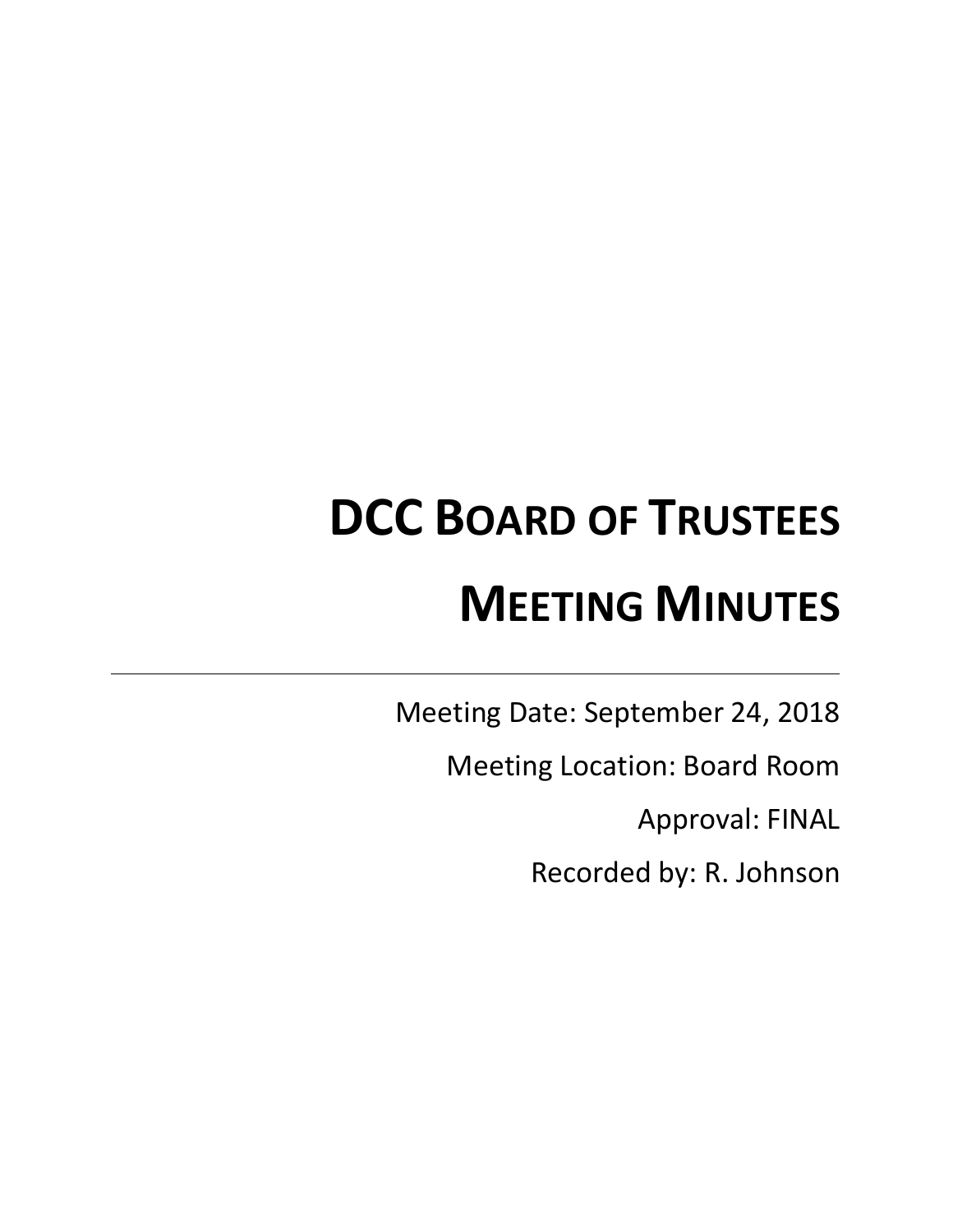Dawson Community College Board of Trustees Meeting September 24, 2018

Chad Knudson, Chairman **Darla Handran, Vice Chairman** 

# **Attendance**

| <b>Name</b>                      | <b>Title</b>                 | Organization                    | <b>Present</b> |
|----------------------------------|------------------------------|---------------------------------|----------------|
| Chad Knudson                     | Chairman                     | <b>DCC Board of Trustees</b>    | Yes            |
| Darla Handran                    | Vice Chairman                | <b>DCC Board of Trustees</b>    | Yes            |
| Cindy Larsen                     | Trustee                      | <b>DCC Board of Trustees</b>    | Yes            |
| <b>Rich Rowe</b>                 | Trustee                      | <b>DCC Board of Trustees</b>    | <b>No</b>      |
| <b>Bob Stanhope</b>              | Trustee                      | <b>DCC Board of Trustees</b>    | <b>No</b>      |
| MaryAnn Vester                   | Trustee                      | <b>DCC Board of Trustees</b>    | Yes            |
| Mike Wilondek                    | Trustee                      | <b>DCC Board of Trustees</b>    | Yes            |
| Scott Mickelsen                  | President                    | <b>Dawson Community College</b> | Yes            |
| <b>Traci Masau</b>               | Vice President - Academic    | Dawson Community College        | Yes            |
|                                  | and Student Affairs          |                                 |                |
| Leslie Welson                    | Vice President-              | Dawson Community College        | Yes            |
|                                  | <b>Advancement and Human</b> |                                 |                |
|                                  | Resources                    |                                 |                |
|                                  |                              |                                 |                |
| <b>Community Members Present</b> |                              |                                 |                |
| <b>Justin Beach</b>              |                              | <b>DCC</b>                      |                |
| Sarah Brockel                    |                              | <b>DCC</b>                      |                |
| Jamie Ausk Crisafulli            |                              | Ranger Review                   |                |
| Holly Dershem-Bruce              |                              | <b>GFT</b>                      |                |
| Dennis Harp                      |                              | <b>DC Foundation</b>            |                |
| Jennifer King                    |                              | <b>DCC</b>                      |                |
| Janelle Olberding                |                              | <b>DCC</b>                      |                |
| Joe Peterson                     |                              | <b>DCC</b>                      |                |
| Craig Tucker                     |                              | <b>DCC</b>                      |                |

\_\_\_\_\_\_\_\_\_\_\_\_\_\_\_\_\_\_\_\_\_\_\_\_\_\_\_\_\_\_\_\_\_\_ \_\_\_\_\_\_\_\_\_\_\_\_\_\_\_\_\_\_\_\_\_\_\_\_\_\_\_\_\_\_\_\_\_\_\_\_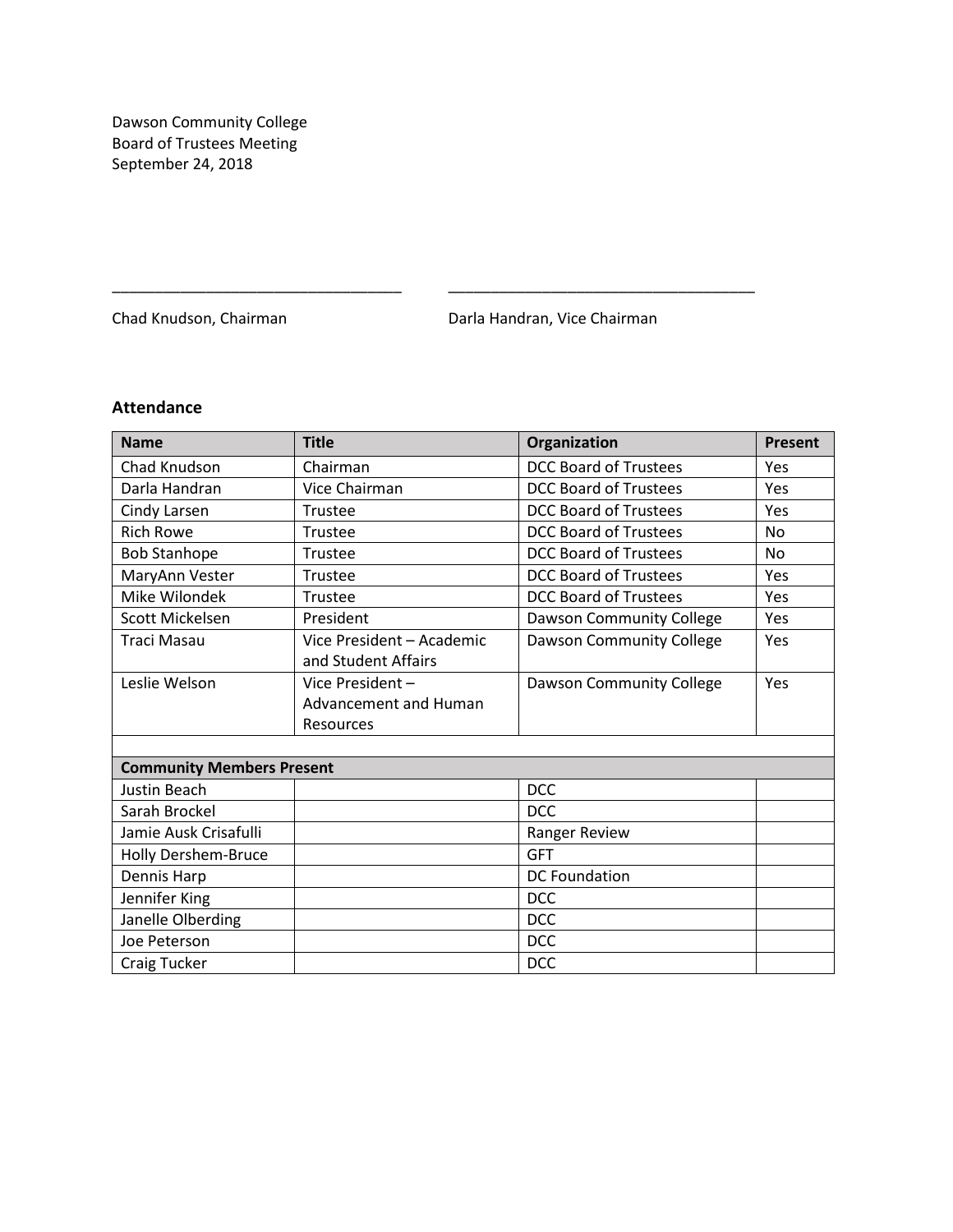**Dawson Community College Board of Trustees Minutes of the Regular Board Meeting DCC Board Room Monday, September 24, 2018 – 5:30 p.m. Recorded by Randi Johnson**

# **The meeting was called to order by Chairman Knudson at 5:30 p.m.**

# **Correspondence**

A letter from NWCCU stated that the Commission approved the minor change request to the Associate of Arts degree program in Chemical Dependency Counseling.

# **Minutes**

- Trustees Handran/Vester moved/seconded to approve the minutes of the August 27, 2018 Board meeting. There was no discussion.
	- o **Motion carried unanimously.**

# **Reports:**

# President

The President's Report was reviewed and discussed. Further discussion regarded education opportunities at DCC for homeless/unaccompanied youth.

# Finance Committee

Minutes of the last meeting were reviewed. The Finance Committee discussed the tiered incentives for TAC. The Committee recommends that the Board approve the incentives as presented. The Committee discussed the President's 2016-2018 incentive plan and recommends that the Board award the full amount.

# HR Committee

Minutes of the last meeting were reviewed. The Committee also discussed the President's 2016-2018 incentive plan, noting that the spirit and language of the plan have been met. The Committee recommends that the Board award the full amount.

# Policy Committee

Minutes of the last meeting were reviewed. Drafts of new (BP 5-12 Grants and BP 6-11 Animals) and revised policies (BP 3-4 Student Admissions) were reviewed and discussed. No action was taken on these policies.

Chairman Knudson called for public comment. There was none.